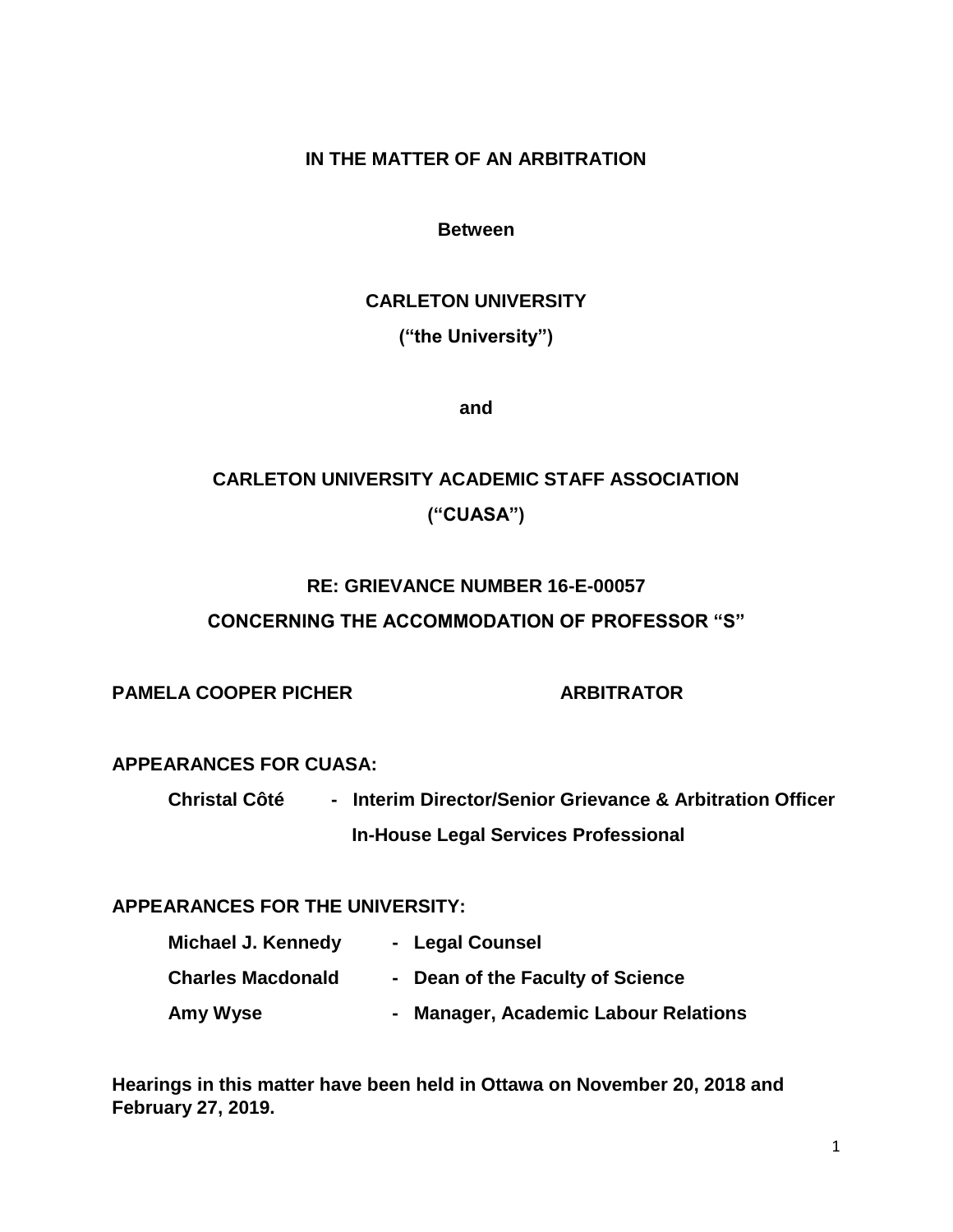# **INTERIM DECISION**

#### **THE GRIEVANCE:**

- 1 Carleton University Academic Staff Association (CUASA) filed a grievance on behalf of Professor S dated November 1, 2017 asserting that the University failed to accommodate Professor S in the workplace and has acted contrary to both the provisions of article 5 (No Discrimination) of the collective agreement and the Human Rights Code of Ontario by discriminating against him on the prohibited ground of disability.
- 2 CUASA maintains that the University has continuously withheld 25% of Professor S' salary through its refusal to allow Professor S to work at a 100% accommodated workload. CUASA asserts that Professor S has provided the University with a reasonable accommodation plan for him to work at a workload of 100% which, it maintains, is supported by medical documentation from his treating physician, Dr. Christine Rivet, in a medical certificate dated June 27, 2017. By failing to implement the accommodation workload recommended in Dr. Rivet's medical note of June 27, 2017, CUASA maintains that the University has failed to meet its obligation to accommodate Professor S within the limits of undue hardship.

# **OVEVIEW OF THE UNIVERSITY'S REQUEST FOR AN INTERIM ORDER FOR THE DISCLOSURE OF CONFIDENTIAL MEDICAL DOCUMENTATION:**

- 3 Prior to the commencement of the hearing of Professor S' grievance on its merits, the University has requested that the Arbitrator issue an order for the production of all "arguably relevant" confidential medical documentation in Dr. Rivet's medical file, such as clinical notes, tests, descriptions by the Grievor, that formed the objective medical basis for Dr. Rivet's conclusions and/or her recommendations in her medical notes that were voluntarily provided to the University on June 27, 2017, September 27, 2017, June 13, 2018, November 5, 2018 and December 10, 2018.
- 4 The University seeks to maintain the Grievor's privacy and asks that the order and its dissemination be restricted to the University's counsel and key advisors with dissemination of relevant parts of the documentation on a "need to know" basis as would be required to support potential evidence from the University and/or to respond to evidence advanced by CUASA.
- 5 Of particular importance, the University further seeks the scope in its requested production order to refer the medical documentation provided by Dr. Rivet to a third-party medical expert selected by the University for the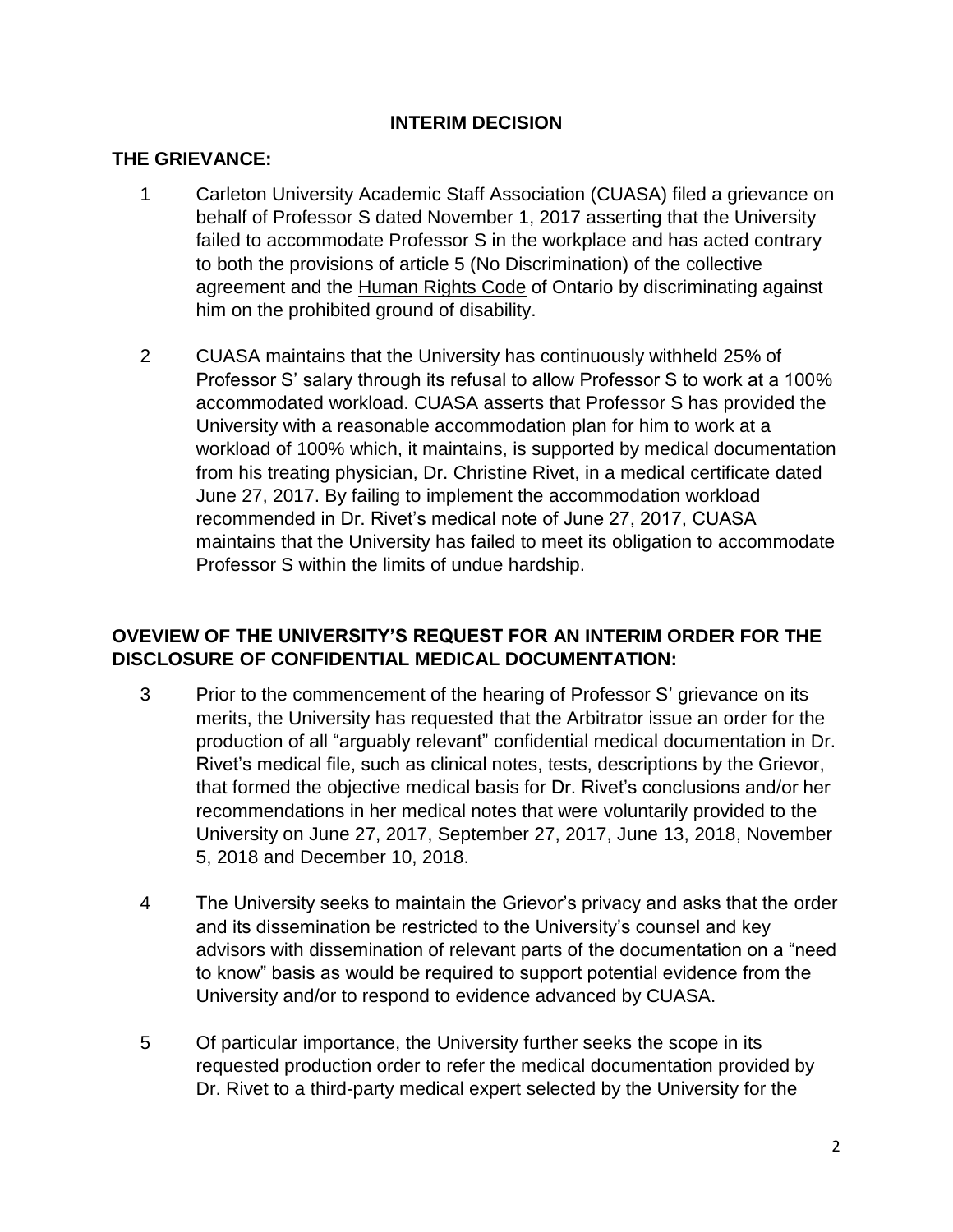purposes of obtaining an expert medical assessment of the medical documentation as well as expert testimony, if required.

# **BACKGROUND:**

- 6 The facts relevant to the University's production request are not in particular dispute.
- 7 The University confirms that Professor S is a well-respected member of the faculty in the School of Mathematics and Statistics. Moreover, the University does not contest the existence of Professor S' disability, which may be described as cognitive in nature.
- 8 Professor S first went off work for medical reasons in October of 2014. Although attempts were made for Professor S to return to work, it became clear through a medical note provided by Dr. Rivet dated July 29, 2015 that he was required to be fully off work for a period of time.
- 9 By October of 2016, the University approved a 75% temporary workload accommodation plan, which was endorsed by Dr. Rivet, and was accompanied by a pay level of 75%.
- 10 The foundation for the Professor's grievance occurred on June 27, 2017, when Professor S provided the University with an updated medical certificate which recommended a 100% workload with a specified workload balancing between teaching, research and service duties. Dr. Rivet's medical note of June 27, 2017 provided, in part, as follows:

| Jun[e] 27, 2017 |  |
|-----------------|--|
|                 |  |

I recommend that [Professor S] can return to 100% as long as he is accommodated by the following rebalancing of the work load assignment: 50% research, 25% service and 25% teaching.

I think this schedule should be reassessed in 12 months or sooner as medically required.

Sincerely,

Christine Rivet MD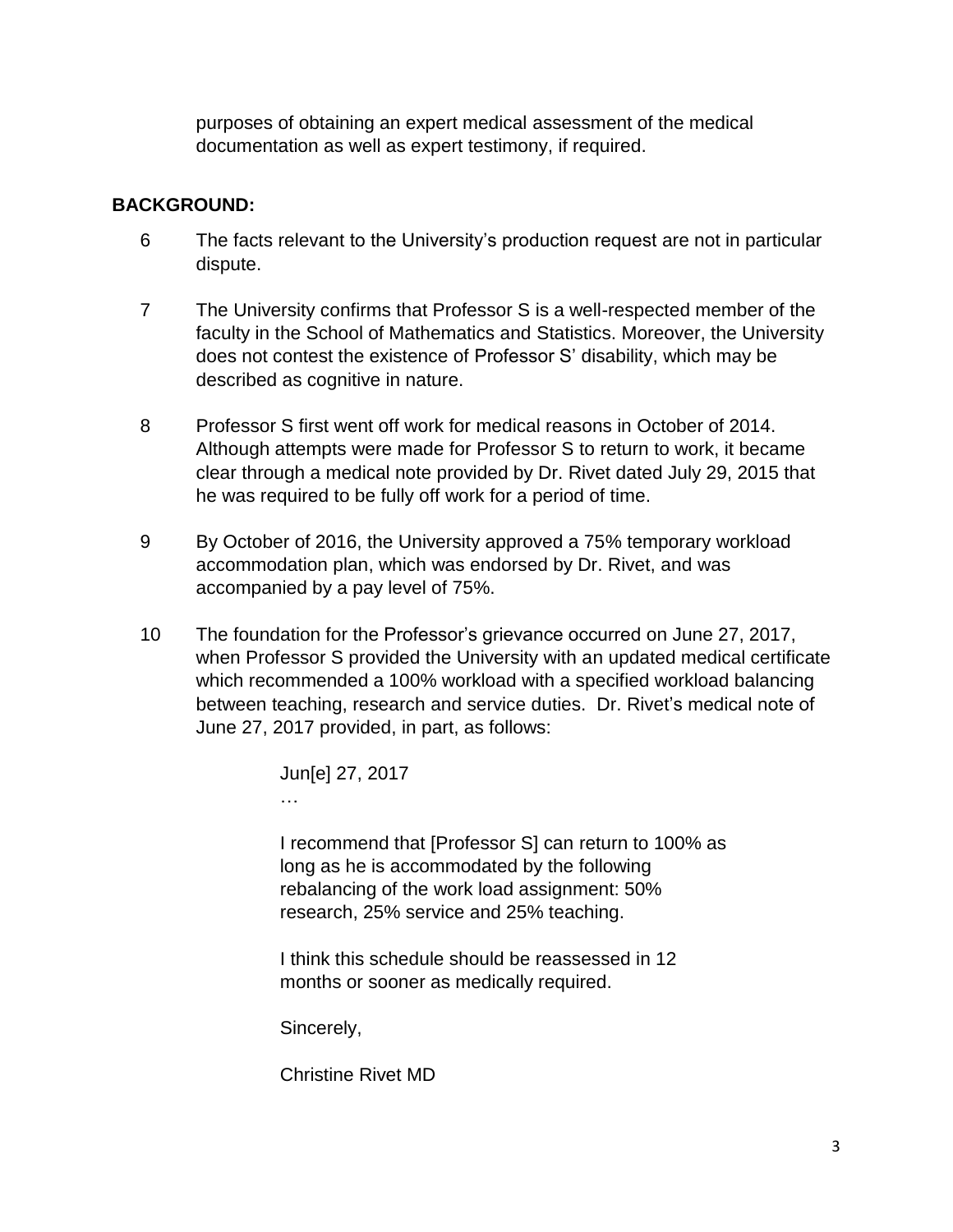11 Under article 13.1 of the collective agreement, the "Workload of Faculty Employees" is set out, in part, as follows:

13.1 Workload of Faculty Employees

The normal workload of faculty employees shall include teaching, research/scholarly/creative activities, and service to the University in proportion of approximately 50% [teaching], 35% [research] and 15% [service including committee work] …

# **BASIS OF THE UNIVERSITY'S REQUEST FOR DISCLOSURE OF CONFIDENTIAL MEDICAL DOCUMENTATION:**

- 12 In support of its request for an interim direction from the Arbitrator for the production of confidential medical documentation from the Grievor's treating physician, Dr. Rivet, the University asserts that it lacks sufficient objective medical information from Dr. Rivet to determine whether the revised accommodation workload advanced by Dr. Rivet to bring Professor S to 100% of his workload, and therefore 100% of his salary, is appropriate.
- 13 By a letter dated June 30, 2017, the University asked Professor S to direct to Dr. Rivet a list of questions seeking more detail regarding Professor S' medical ability to teach a three-hour lecture and to carry out related teaching responsibilities, as well as his abilities regarding research and service activities. The letter further asked Dr. Rivet to, "Please provide further clarification on the anticipated duration of Dr. [S'] medical restrictions and limitations regarding teaching, and whether this is a permanent or temporary accommodation request."
- 14 In a follow-up letter to Professor S dated August 22, 2017, the University stated the following: "Further to the letter, I provided to you on June 30, 2017 to have Dr. Rivet respond to, it is not clear based on the medical [provided by Dr. Rivet] dated June 27, 2017 as to what your restrictions are and what is preventing you from teaching the full teaching load of 50%." In such circumstances, the University then advised Professor S in the same letter that, "Until further information is received, your previous accommodation will remain in place at 75% (25% teaching, 35% research and 15% service)."
- 15 Following the two letters from the University to Professor S, one dated June 30, 2017 and the other dated August 22, 2017, which requested additional medical information from Dr. Rivet aimed at ascertaining the objective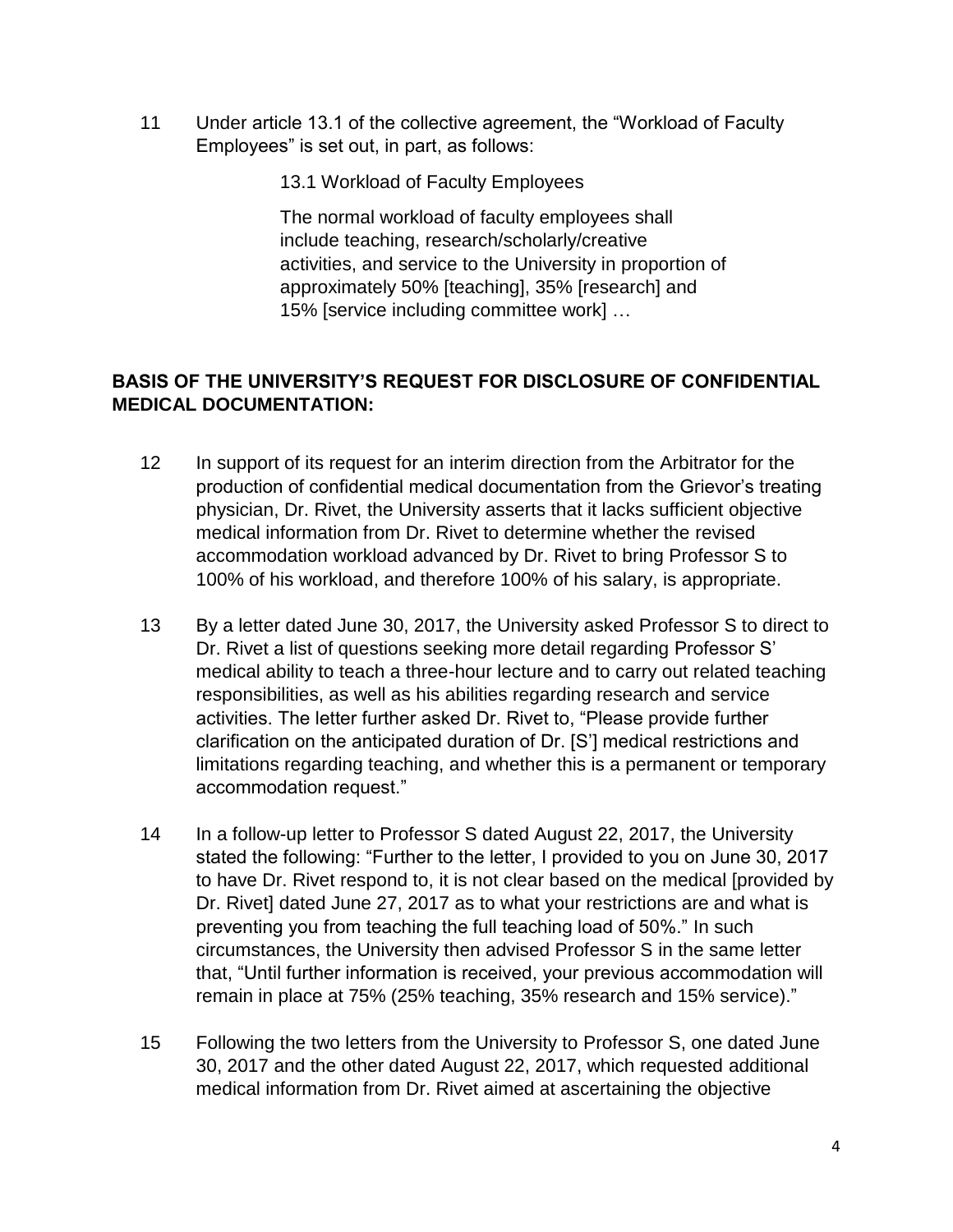medical restrictions that formed the foundation for her recommended rebalanced workload, which limited his teaching to 25% (instead of the normal 50% carried by a professor working at 100%), there was a further exchange of information between Dr. Rivet and the University in a letter from Dr. Rivet dated September 27, 2017.

- 16 The University, however, was not satisfied that the information provided by Dr. Rivet in the September 27, 2017 communication spoke to the actual medical restrictions Professor S was subject to, as opposed to Dr. Rivet's stipulations regarding the type of work he could perform and in what percentages. Accordingly, the University declined to implement Dr. Rivet's recommended accommodation at 100% with a workload distribution of 25% teaching, 25% service and 50% research.
- 17 As a result, in its letter dated October 19, 2017, the University advised Professor S of its decision not to implement the accommodation workload distribution recommended in Dr. Rivet's medical note of June 27, 2017, as follows:

Given that it is not clear that you are fit to return to a modified 100% workload at this time, your current accommodation at 75% will remain in place. I understand you will be reassessed in June 2018. Once we have another medical update at that time, I am happy to meet with you to discuss your workload. …

- 18 On November 1, 2017, CUASA filed its grievance on behalf of Professor S.
- 19 Subsequent to the filing of the grievance, communication continued between the University, Professor S and Dr. Rivet, with the University continuing to press Dr. Rivet for additional underlying objective medical information regarding his medical restrictions and, for example, to ask her to "provide objective medical reasons as to why [Professor S] cannot teach a full course load which equates to six hours of classroom/contact hours per week…" (See a letter on behalf of Dr. Rivet dated June 13, 2018, a letter from the University to Professor S dated August 3, 2018 and a letter from Dr. Rivet dated November 5, 2018.)
- 20 The University still was not satisfied that the medical information advanced by Dr. Rivet provided it with sufficient information to enable it to understand the medical justification behind what the University considered were the conclusions of Dr. Rivet regarding, for example, limiting Professor S' teaching load to 25% instead of the 50% that is the normal teaching percentage for a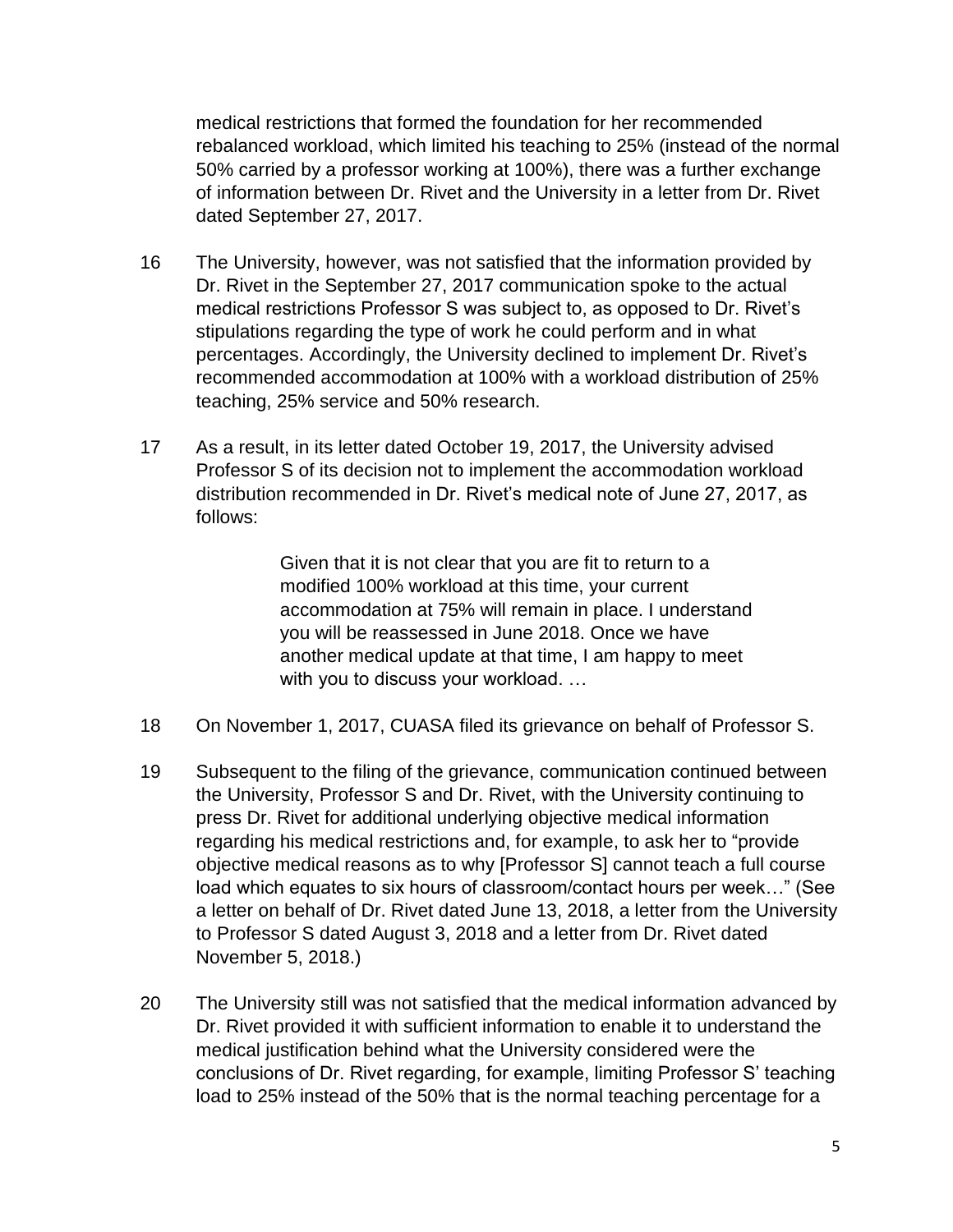professor teaching at 100%, a workload which Dr. Rivet had asserted Professor S was ready to undertake.

- 21 By a letter to Dr. Rivet from the University dated November 20, 2018, a final attempt was made by the University to obtain both additional medical clarification from Dr. Rivet and her response to a proposal from the University which entailed Professor S performing 50% of his workload in teaching under various alternative methods for Professor to deliver the teaching. The University asked that Dr. Rivet provide the objective medical basis for her conclusions if she determined that none of the University's alternative proposed ways for Professor S to deliver the 50% teaching workload was suitable for Professor S. The University, however, was not satisfied that Dr. Rivet's reply dated December 10, 2018 provided the University with sufficient medical information to enable it to evaluate whether the accommodation of Professor S with a 25% teaching load was an appropriate accommodation for him in light of his medical circumstances.
- 22 Accordingly, prior to the evaluation of Professor S' grievance on its merits, which will commence at the next scheduled hearing, the University seeks a formal Order from the Arbitrator for the production of specified confidential medical documentation from Dr. Rivet to be delivered to the University in advance of that hearing.

# **POSITION OF CUASA:**

- 23 CUASA's legal services representative emphasizes that although Professor S has been under the care of his treating physician, Dr. Rivet, since at least 2014 when he initially went off work, and although his absence and attempts to return to work were continually supported by medical notes from Dr. Rivet indicating what percentage of work he was able to perform in the three categories of teaching, research and service, it was not until June 30, 2017 that the University started asking questions of clarification from Dr. Rivet regarding her recommended workload distribution of duties in his accommodation. CUASA's representative maintains that it was not until Professor S sought to obtain his final 25% percent of salary to reach 100% that the details of his recommended accommodation were called into question, specifically regarding the recommended percentage allocation of his time spent in teaching, which had been at 25%, as opposed to the normal load of 50%.
- 24 CUASA's legal representative stresses that the privacy of Professor S' confidential medical documents is of utmost concern to him and maintains that he should not be required to disclose such documentation until the need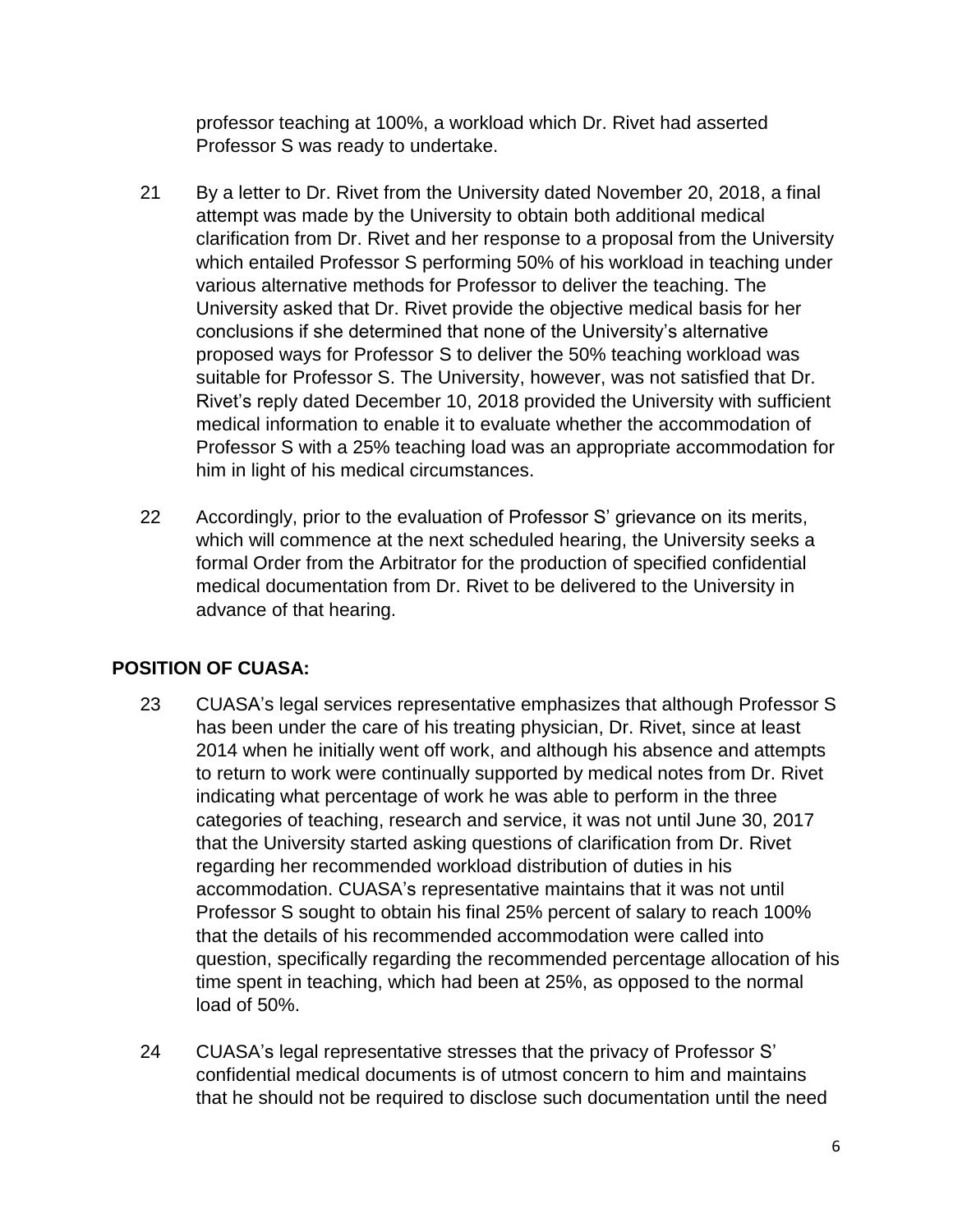for its disclosure outweighs the prejudice to Professor S that would follow from the disclosure. She emphasizes that the hearing on the merits of Professor S' accommodation does not start until the next scheduled hearing, such that, in her submission, it would be premature, prior to that hearing, to order the production of the requested medical documentation. In this regard, CUASA's representative highlights Brown and Beatty, Canadian Labour Arbitrations, Chapter 3, Pre-hearing Disclosures. She also cites the arbitration decision in Re Oliver Paipoonge (Municipality) v. L.I.U.N.A. Local 607, (1999) 79 L.A.C. (4<sup>th</sup>) 241, 1999 CarswellOnt 3359, which provides, in part, as follows:

> 11 … In my view, three propositions may be gleaned from these authorities.

> > Firstly, the production of medical information generally and a direction to a grievor to submit to a medical examination, should only be made where it is clear that the fact of the grievor's health is being put in issue by the Union, or, where the employer needs the information sought to prove its case. …

- 25 CUASA's legal services professional maintains that Professor S' medical condition is not in dispute because the University does not contest the existence of the Grievor's mental health disability. She maintains that the dispute in the grievance focuses on the appropriate process for providing the Grievor with the last 25% of his full salary. On that foundation, that is, at the hearing prior to the hearing on the merits, CUASA's representative maintains that the request for medical documentation is premature and that, at this stage, it is not yet clear that the requested medical documents are arguably relevant.
- 26 Further advanced by CUASA for guidance in determining whether production of confidential medical documents is appropriate is the arbitration decision in Dufferin Concrete and Teamsters Local Union 230, 2015 CanLII 68945 (ON LA) (G. Luborsky). At paragraph [29] the arbitrator stated the following:

[29] Thus the authorities indicate that production of inherently private medical information should only be ordered if 'arguably relevant' to the matters directly placed in issue by the circumstances and claims of the grievance. There must be demonstration of a clear nexus of the specific documentation requested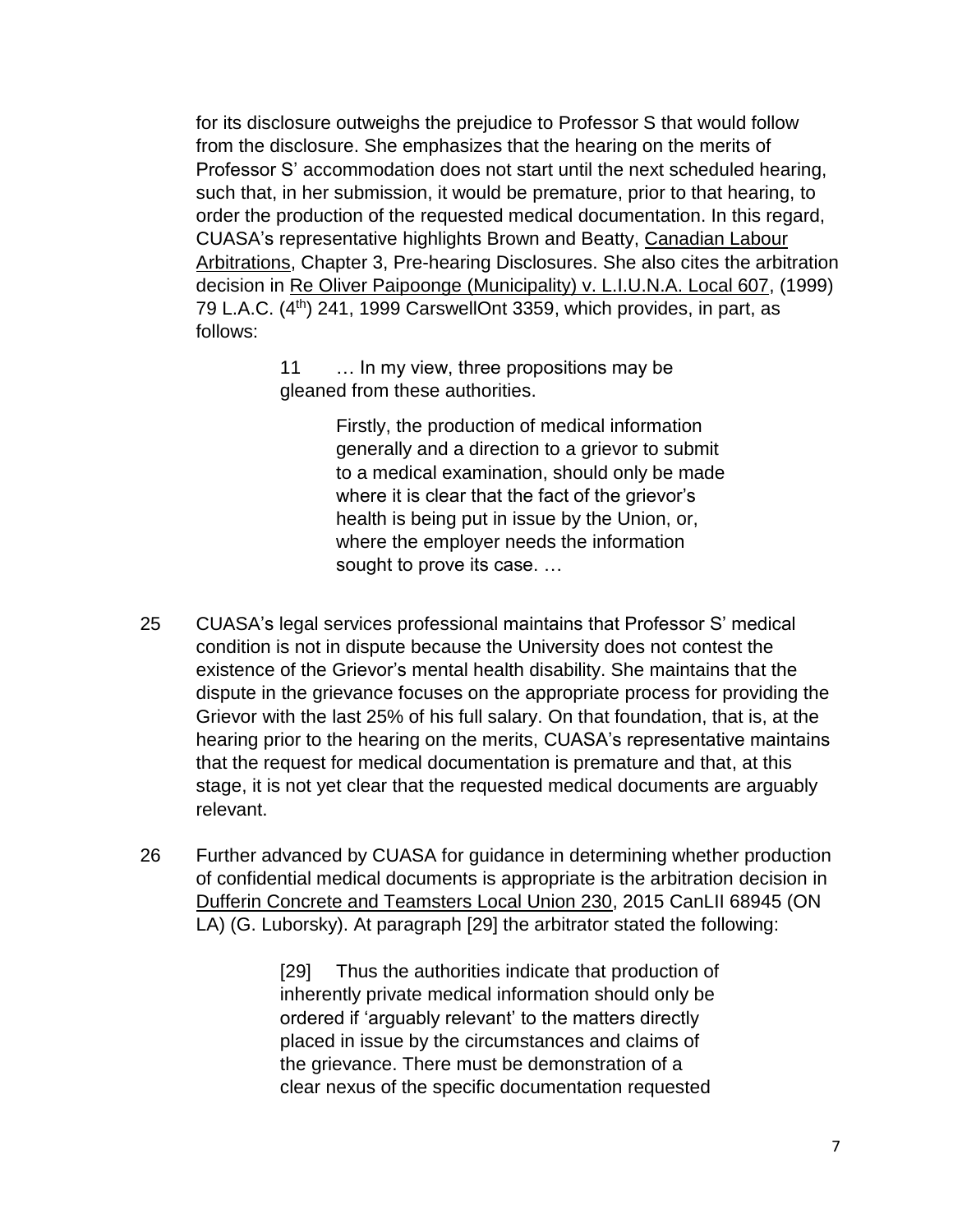to the factual matters in dispute that is real as opposed to notional or potential, with minimal intrusion into the employee's medical affairs, so [as] to properly reflect the appropriate balancing of important interests where the private information of an employee is involved. An employer's request for the production of personal medical documentation must also be sufficiently particularized and not unduly prejudicial to the employee, failing which a request of this nature should be denied.

27 Regarding the appropriate balancing of interests in determining whether disclosure should be ordered, CUASA' legal representative cites the following passage from the Supreme Court of Canada decision in M. (A) v. Ryan, [1997] 1 S.C.R. 157, (1997) 119 D.L.R.  $(4<sup>th</sup>)$  19, 1997. At paragraphs 16 and 37, the Supreme Court stated, in part, the following:

> 16 Where the person objecting to production is a party to the action and privilege is raised , … the judge must take into account the interest of the person being asked to disclose. The fourth branch of the Wigmore test for privilege requires the judge to consider whether the interests served by protecting the communications from disclosure outweigh the interest in getting at the truth and correctly disposing of the litigation.

man and the contract of the

37 … It must be borne in mind that in most cases, the majority of the communications between a psychiatrist and her patient will have little or no bearing on the case at bar and can safely be excluded from production. Fishing expeditions are not appropriate where there is a compelling privacy interest at stake, even at the discovery stage. Finally, where justice requires that communications be disclosed, the court should consider qualifying the disclosure by imposing limits aimed at permitting the opponent to have the access justice requires while preserving the confidential nature of the documents to the greatest degree possible.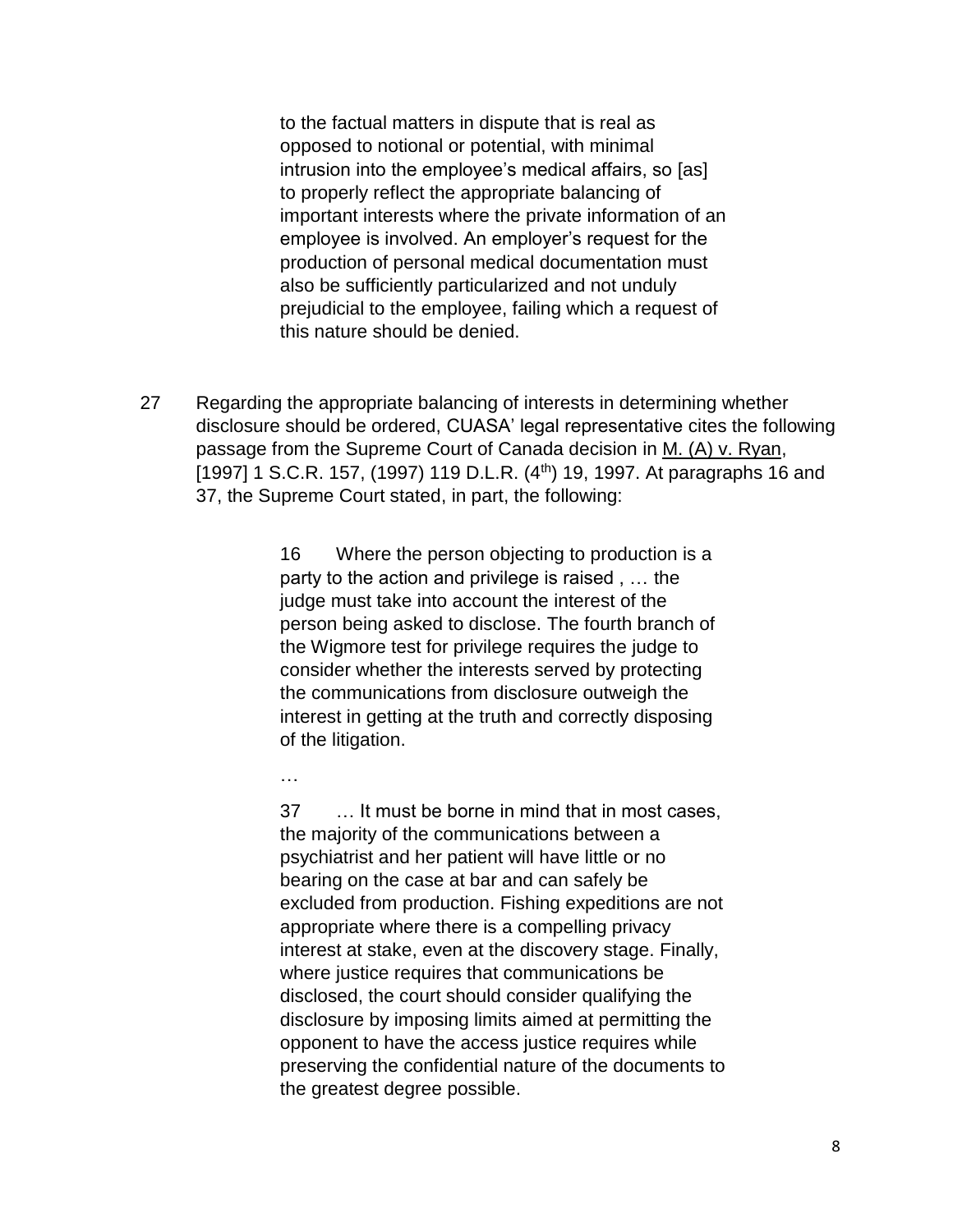28 CUASA's legal representative points to the arbitration decision in West Park Hospital v. O.N.A. (P. Knopf – Chair), (1993) 37 L.A.C. (4<sup>th</sup>) 160, 1993 CarswellOnt 1283 to highlight the criteria that should be considered in determining the issue of the production of medical records over the objection of the grievor. At paragraph 20, the board stated the following:

> 20 However, where the disclosure is contested, the following factors should be taken into consideration. First, the information requested must be arguably relevant. Second, the requested information must be particularized so there is no dispute as to what is desired. Third, the Board of Arbitration should be satisfied that the information is not being requested as a 'fishing expedition'. Fourth, these must be a clear nexus between the information being requested and the positions in dispute at the hearing. Further, the Board should be satisfied that disclosure will not cause undue prejudice. …

29 Regarding the definition of a "fishing expedition," CUASA's representative highlights the arbitration decision in Re Laurentian University and LUFA (Galiano-Riveros), (G. Surdykowski Member), 2011CarswellOnt 1596, [2011] O.L.A.A. No. 660. At paragraph 28, the following description of a "fishing expedition" is set out, in part, as follows:

> 28 … A party is permitted to fish for arguably relevant documents within the litigation pond already established by the allegations and issues in dispute in the particular case, but a party is not permitted to fish for documents to discover a litigation pond or for documents outside of the established litigation pond. This is why litigation parameters have to be established. Arguable relevance cannot be determined in the air. Grievance arbitration litigation parameters are defined by the parties' positions on the merits of a case, and that is why both [parties'] positions provide the context and basis for a determination of arguable relevance.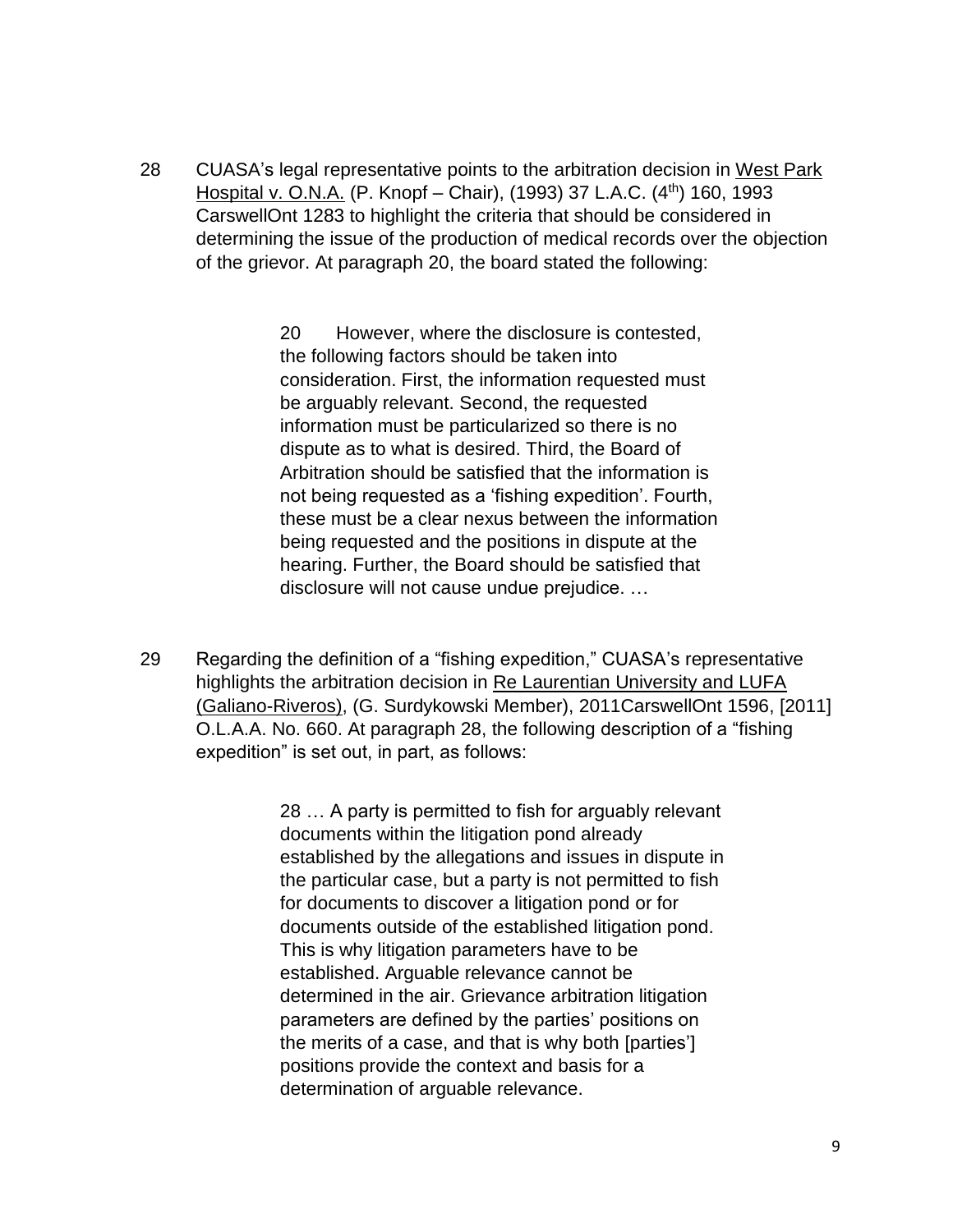- 30 In the alternative, CUASA's representative argues that if the Arbitrator determines that Professor S' confidential medical records should be produced, there should be clear restrictions placed on the production order. As an example of such appropriate restrictions, CUASA's representative points to the arbitration decision in Ontario Federation of Labour and Canadian Office and Professional Employees Union, Local 343 (Staff Unit), (Ian Anderson), 2015 CanLII 67264 (ON LA).
- 31 CUASA's legal representative objects particularly to the University bringing in a third-party medical expert to review the medical documentation. When asked who should review the disclosed medical documentation, CUASA suggested someone from within in University such as the Dean or an individual from Human Resources.

### **POSITION OF THE UNIVERSITY:**

- 32 Counsel for the University observed that this matter is not yet at the point where the accommodation requested by CUASA on behalf of Professor S, through reliance on the recommendation of his treating physician, Dr. Rivet, is in dispute. Rather, counsel states that the University is requesting more information from Dr. Rivet so that it may be in a position to determine whether the accommodation recommended in Dr. Rivet's medical certificate of June 27, 2017, and referred to in the grievance, is appropriate.
- 33 It is noted by counsel for the University that the grievance includes reference to the June 27, 2017 medical certificate and he contends that it is with this note that the issue crystalized. The relevant paragraph in the grievance provides as follows:

On June 27, 2017, Professor [S] provided an updated medical certificate. His treating physician indicated that Professor [S] was able to return to 100% workload with modifications or re-bundling of duties. The approximate normal workload for Faculty is 50% teaching, 35% research and 15% service. The treating physician recommended 25% teaching, 50% research and 25% service.

34 As detailed above, by communications dated June 30, 2017, October 19, 2017, August 3, 2018 and November 20, 2018, the University sent letters to Professor S and/or directly to Dr. Rivet requesting that Dr. Rivet provide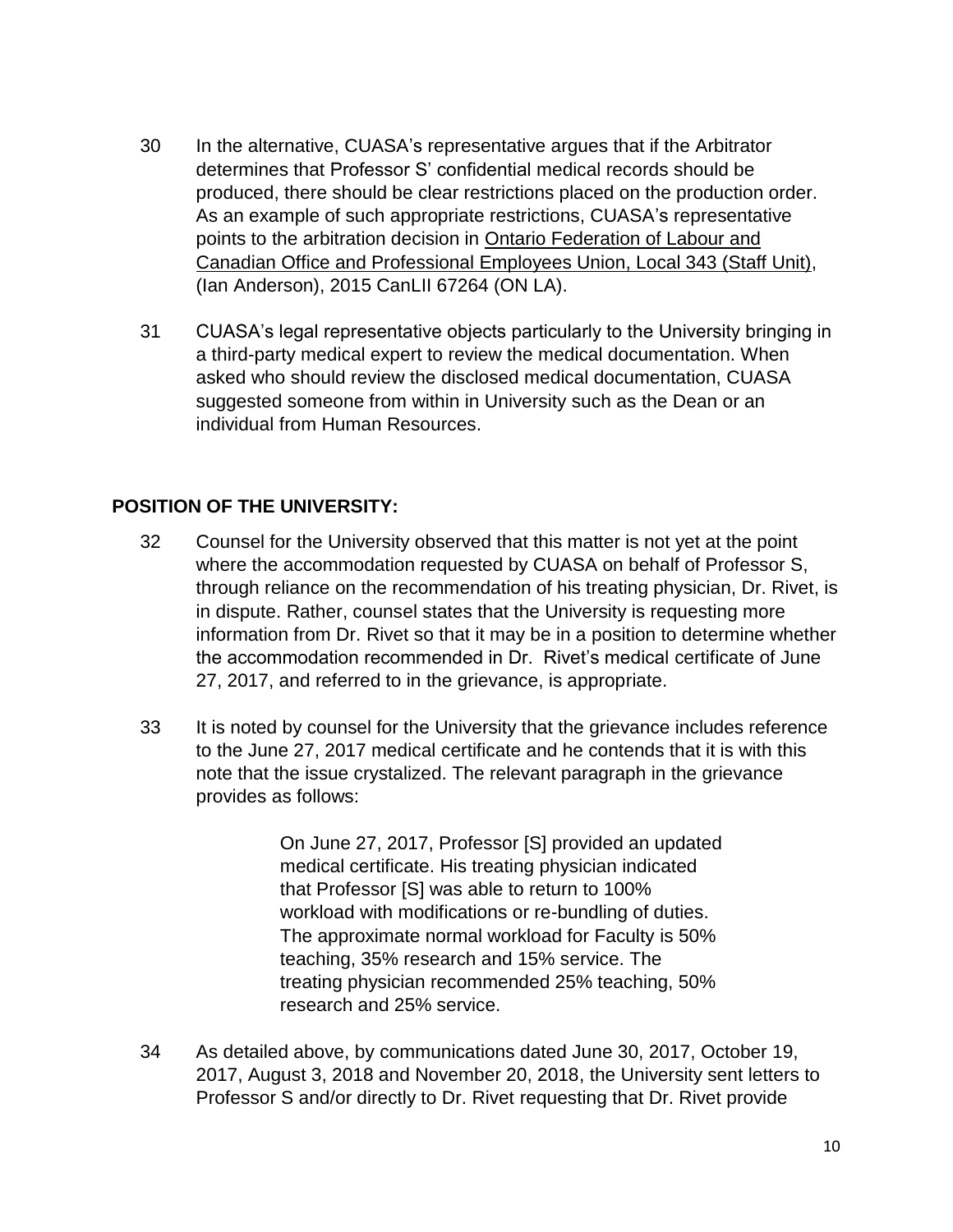further objective medical documentation regarding the foundation for her recommended workload distribution under a 100% workload, particularly as it related to her stipulation that Professor S was restricted to a 25% teaching load instead of the 50% load which is standard for a faculty member performing a 100% workload.

- 35 Counsel for the University maintains that the grievance makes clear that the nature of the medical information being provided by Dr. Rivet and relied on by the CUASA is at the heart of the dispute between the parties regarding the appropriate accommodation for Professor S. Counsel contends that the documents sought are essential for the litigation of the dispute that is central to the grievance. Moreover, and in addition, counsel for the University seeks production of the medical documentation so that the University will be able to have a third-party medical expert examine the documentation and advise the University appropriately.
- 36 The University's counsel contends that the responses provided by Dr. Rivet to the University's inquiries as to the objective medical basis of her reason for maintaining that Professor S is able to undertake teaching duties for only 25% of his total workload, instead of the normal 50% for a full teaching load, amount to Dr. Rivet assuming the role of actually setting the accommodation. Counsel asserts that it is not Dr. Rivet's responsibility to establish the accommodation for Professor S but rather that it is her responsibility to advise the University as to the objective medical basis for her recommendation regarding the allocation of duties and the percentage of time he is able to spend, respectively, in teaching, service and research.
- 37 Counsel emphasizes that once the University is able to obtain the appropriate medical information that defines the restrictions on Professor S, the University might find that it is able to agree with the accommodation advanced by the CUASA on behalf of Professor S.
- 38 Pointing to paragraph 24 of Re Laurentian University, *supra,* a case relied on by the CUASA, counsel for the University emphasizes that the University is entitled to documents that are arguably relevant and contends that if CUASA wants to claim medical privilege, the onus is on the Union to justify the exclusion of arguably relevant documents. Paragraph 24 of Re Laurentian University provides as follows:

24 Just as procedural fairness in a civil court proceeding requires complete mutual pre-hearing production, procedural fairness in a grievance arbitration proceeding requires full mutual pre-hearing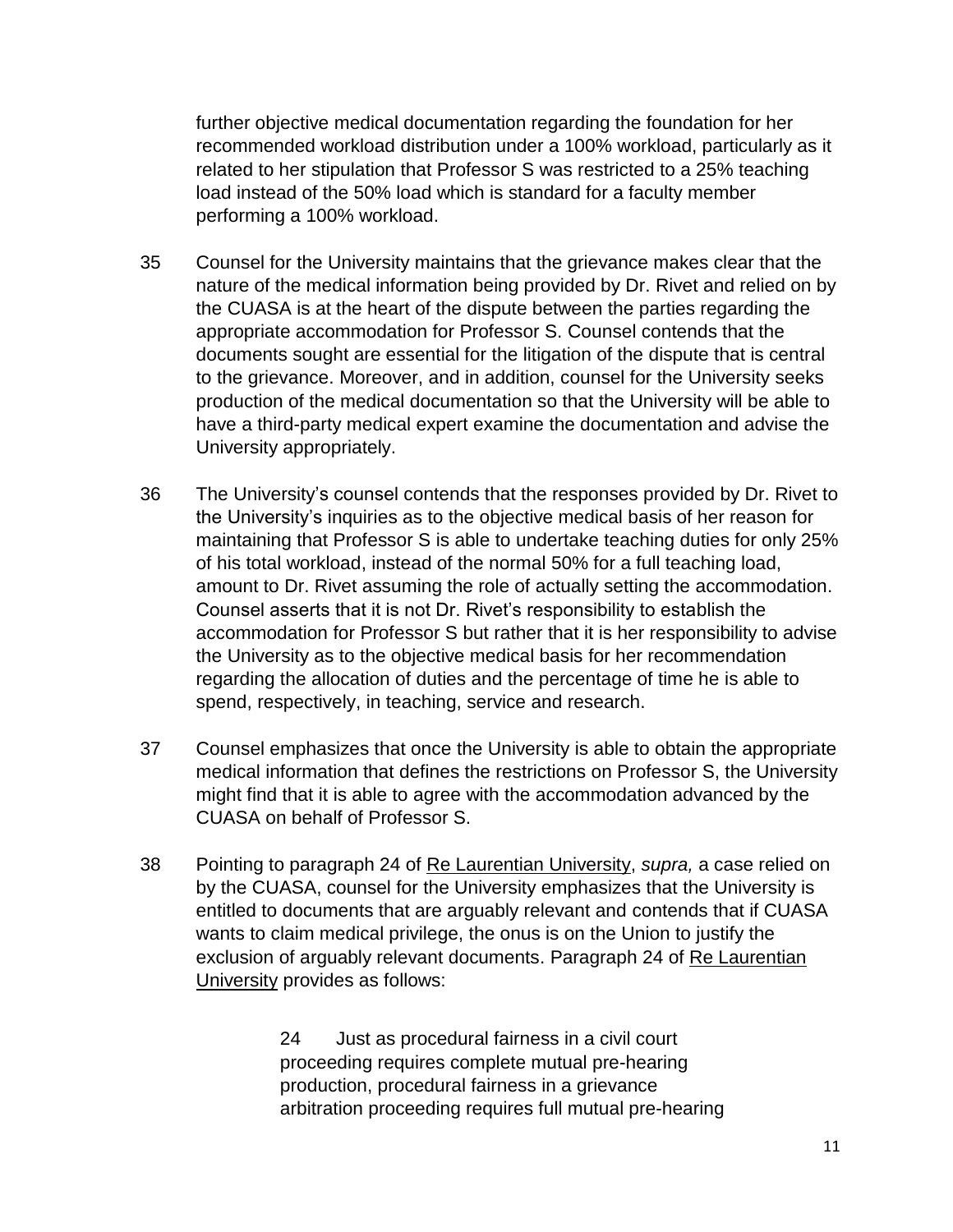production of non-privileged arguably relevant documents if requested. Proper production tends to focus the parties' attentions and expedite the proceeding by ensuring that both parties' litigation cards are on the table in advance of the hearing… A party which claims privilege must identify the privilege claimed. It is only then that a production issue can be properly dealt with.

- 39 Counsel submits that the University meets the test for production set out in the case relied on by the CUASA, Re Oliver Paipoonge (Municipality) v. L.I.U.N.A. Local 607, as referred to above. Specifically, counsel for the University contends that in this matter, " … it is clear that the fact of the grievor's health is being put in issue by the Union …[and that] the employer needs the information sought to prove its case …"
- 40 Additionally, counsel maintains that the University has met the tests detailed in Re West Park Hospital, *supra,* a further case relied on by CUASA*.* More particularly, regarding the various tests set out in that case, counsel asserts (a) that the medical evidence related to the accommodation for Professor S is relevant, (b) that seeking the medical documentation is not a fishing expedition since the University wants only the documents necessary to process and present its case, (c) that there is a clear nexus "between the information being requested and the positions in dispute at the hearing" given that the University is seeking the medical documents that support the accommodation the Grievor is requesting, and (d) that the overriding prejudice involved in respect of the requested disclosure would be the prejudice to the University if it is unable to obtain the documents.
- 41 Counsel for the University stresses that for the protection of Professor S' privacy, he would seek to avoid sharing the medical documentation with Human Resources, which, he maintains, would be possible if the University is able to have access to the opinion of a third-party medical expert to review the medical documentation. Counsel observed that his advisors do not want to see or review the medical documentation to determine appropriateness of the medical information advanced to support the recommended restrictions. He noted that they would prefer to keep that review at arms length.
- 42 Counsel stressed that the University is seeking to solve this matter outside litigation in an effort to protect the privacy of Professor S as fully as possible. Counsel observed, however, that without the medical information it is seeking, the University would be ill equipped to take steps in an effort to resolve this matter outside litigation. Counsel commented that the more information it is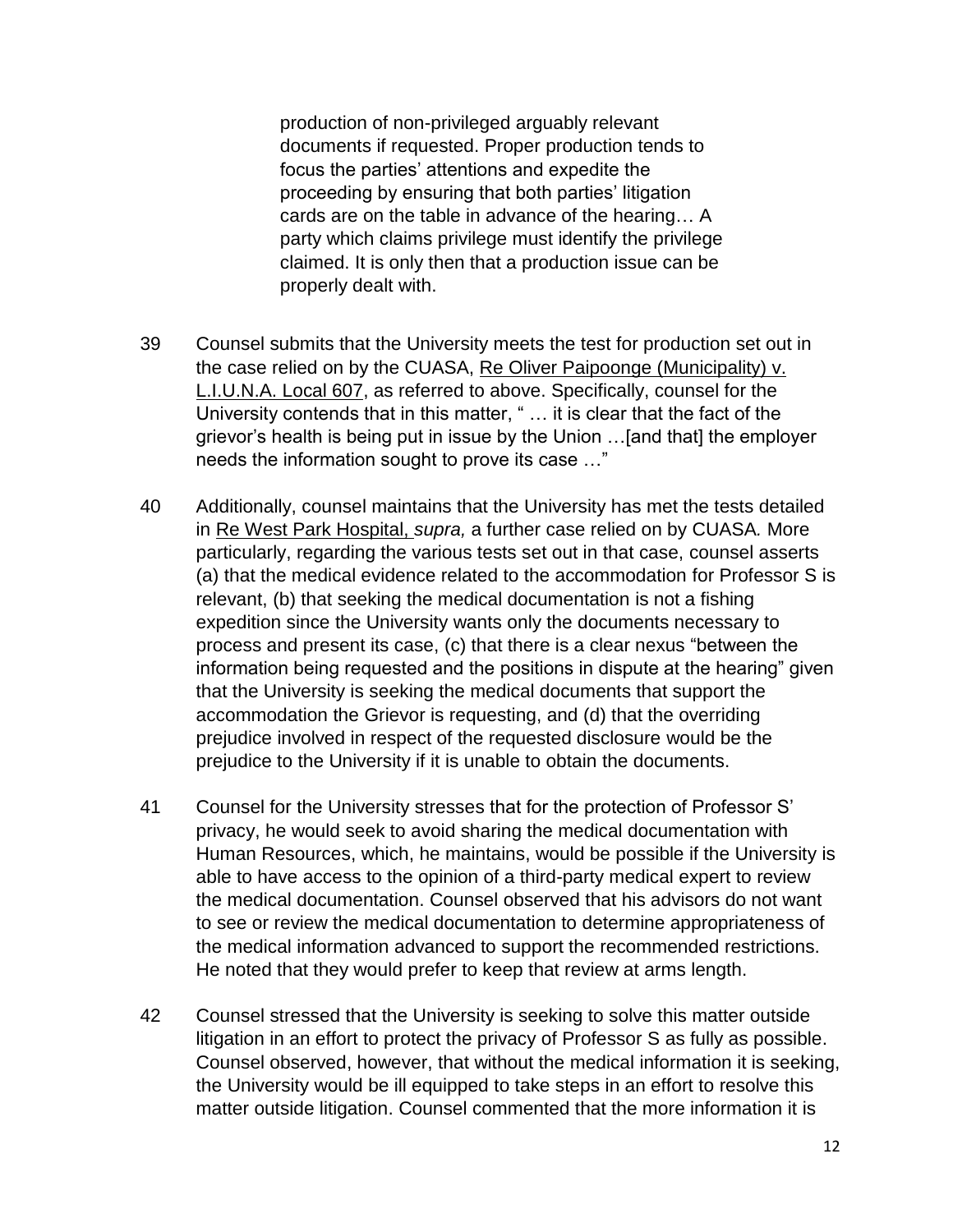able to obtain outside litigation, the more the Professor's privacy may be protected. Counsel noted that after he obtains the requested medical documentation, if the matter does then go to litigation, he would subpoena Dr. Rivet in any event and he would need to have a third-party medical expert beside him to effectively advise him for a potential cross-examination of Dr. Rivet at that point.

# **DECISION:**

- 43 The dispute regarding the production of medical documentation arises because of the legitimate and deeply held concern for the Grievor's privacy. Medical documentation is confidential and, under normal circumstances, is not revealed without the permission of the patient. Departure from that norm requires careful consideration. As set out in the Supreme Court of Canada decision in M. (A) v. Ryan, *supra,* at paragraph 16, "… the test for privilege requires the judge to consider whether the interests served by protecting the communications from disclosure outweigh the interest in getting at the truth and correctly disposing of the litigation."
- 44 With respect to determining the appropriateness of the disclosure of confidential medical documentation, the arbitration decision advanced by CUASA, West Park Hospital v. O.N.A., *supra,* addresses factors relevant to balancing, on the one hand, the interests of the Grievor in protecting the confidentiality of his medical records, with, on the other hand, the interests of the University in reaching an understanding of the scope of the accommodation that is appropriate for the Grievor in light of his medical condition*.* At paragraph 20, the board set out the criteria that should be considered in determining the issue of the production of medical records over the objection of a grievor, as follows:

20 However, where the disclosure is contested, the following factors should be taken into consideration. First, the information requested must be arguably relevant. Second, the requested information must be particularized so there is no dispute as to what is desired. Third, the Board of Arbitration should be satisfied that the information is not being requested as a 'fishing expedition'. Fourth, there must be a clear nexus between the information being requested and the positions in dispute at the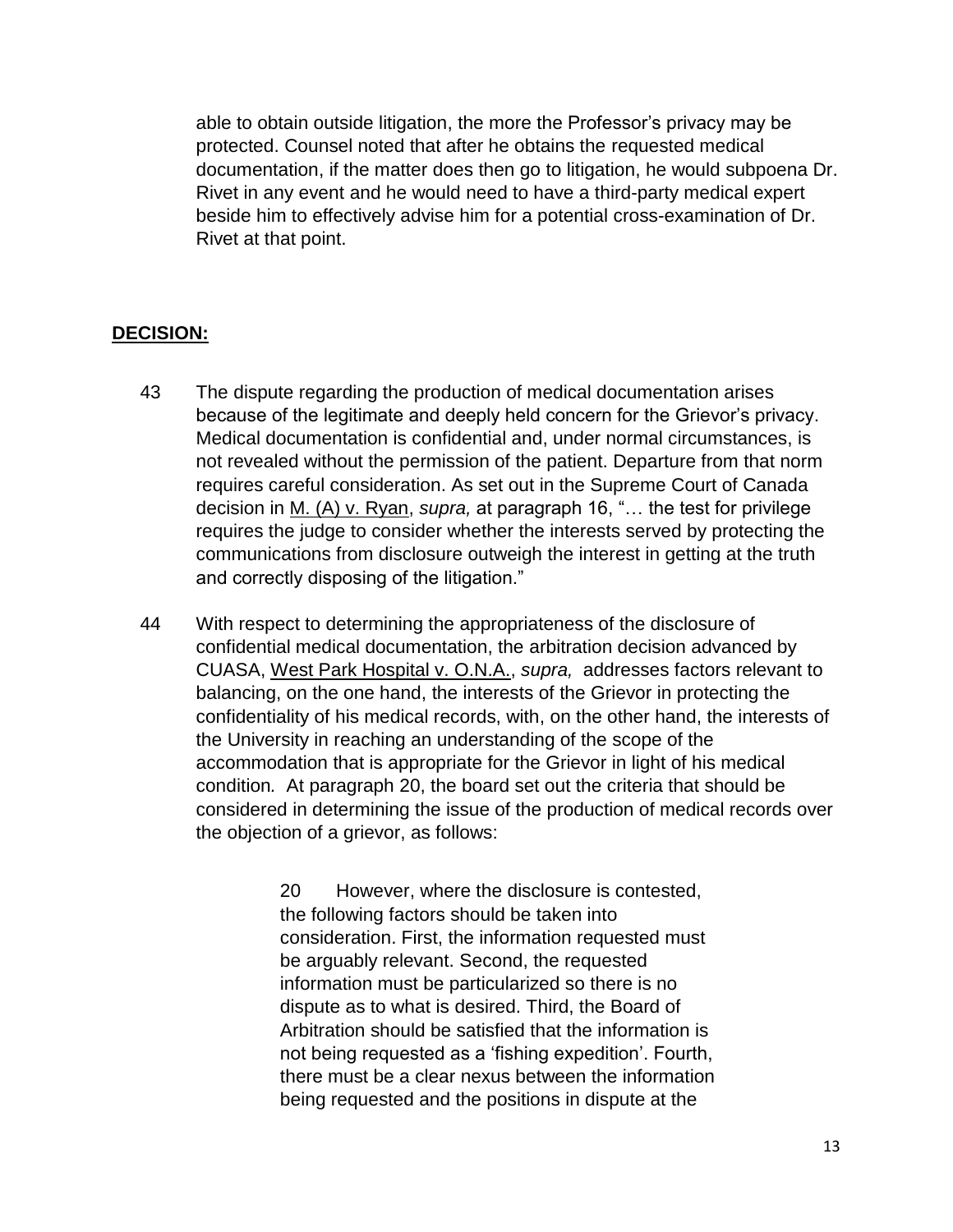hearing. Further, the Board should be satisfied that disclosure will not cause undue prejudice. …

- 45 The first criterion in Re West Park Hospital stipulates that the information sought must be "arguably relevant." As set out in paragraph 28 of Re Laurentian University, *supra,* a case relied on by CUASA, "Grievance arbitration litigation parameters are defined by the parties' positions on the merits of a case, and that is why both [parties'] positions provide the context and basis for a determination of arguable relevance."
- 46 Having reviewed the submissions of the parties and the documentary evidence provided by the parties, I am satisfied that the nature of the medical restrictions to which Professor S is subject is a primary issue that will need to be addressed in determining whether the University breached its duty to accommodate Professor S by declining to adopt the recommendation of Professor S' treating physician to move Professor S to a 100% workload with the distribution of teaching duties held at 25%, instead of 50%, which, pursuant to article 13.1 of the collective agreement, is the normal teaching workload for faculty members.
- 47 Accordingly, it is apparent to the Arbitrator that the nature of the medical restrictions that result from Professor S' medical condition and the impact of those restrictions on the appropriate workload distribution of duties for his accommodation are "arguably relevant" to the determination of the grievance, that is, the determination of the nature of the workload allocation of duties that would constitute appropriate accommodation.
- 48 Regarding the second criterion in Re West Park Hospital concerning the particularization of the requested information to eliminate any dispute as to what is desired, the Arbitrator is satisfied that, as set out in more detail below, the University has structured its request in a manner that is detailed and confines the medical information to what is necessary to the determination of the accommodation issue.
- 49 Regarding the third criterion in Re West Park Hospital of precluding a "fishing expedition," the Arbitrator has determined that the University's request for production does not constitute a "fishing expedition." As set out in Re Laurentian University, *supra,* at paragraph 28, "… a party is not permitted to fish for documents to discover a litigation pond or for documents outside of the established litigation pond." In the instant grievance, the litigation pond includes accommodation, as accommodation is the issue that lies at the heart of the grievance, along with a dispute over the understanding of the medical evidence that appropriately supports the accommodation.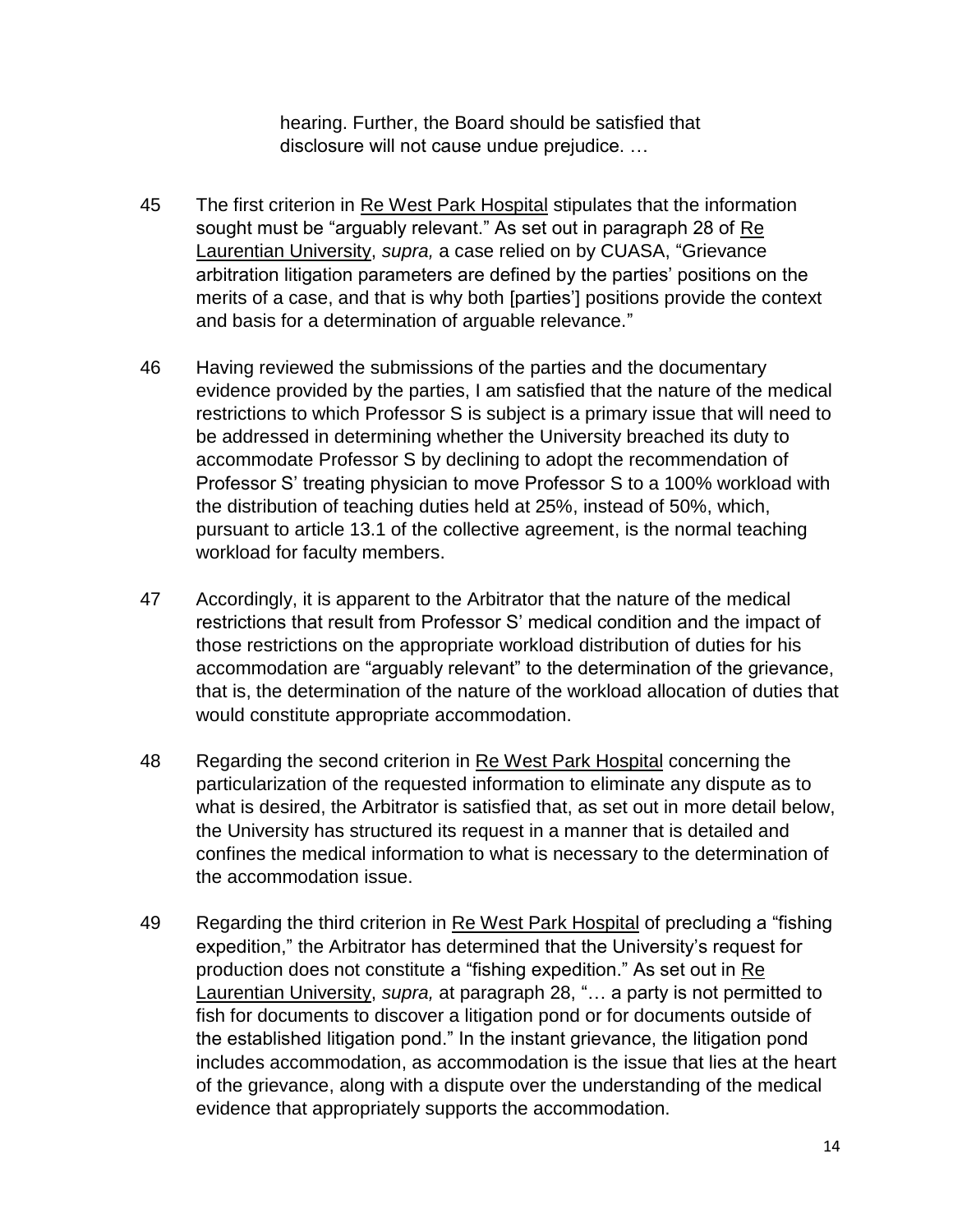- 50 Regarding the fourth criterion in Re West Park Hospital concerning the existence of a nexus, the Arbitrator finds that there is a clear nexus between the medical information being sought by the University and the dispute between the parties regarding whether the workload distribution in the specific accommodation recommended by Dr. Rivet on behalf of Professor S is appropriate. Dr. Rivet's medical documentation is what is advanced by CUASA as justification for the accommodation sought by CUASA and the Grievor. The intersection between the medical information of concern and the dispute between the parties is clear.
- 51 Regarding the final issue of prejudice highlighted in Re West Park Hospital, the Arbitrator concludes that the prejudice caused to Professor S by the disclosure of the medical documentation requested is not undue and would be outweighed by the prejudice that would be caused to the University, the party under the duty to accommodate, if it were unable to have access to the medical documentation that would enable it have sufficient information to come to an understanding of the objective medical foundation for the accommodation requested by CUASA on behalf of Professor S.
- 52 Accordingly, the Arbitrator concludes that the test for the production of medical documentation in the face of the objection of the Grievor as set out in Re West Park Hospital has been met. It is noted that CUASA's legal professional describes Re West Park Hospital as the leading case on the production of medical documentation.
- 53 Notwithstanding that the conclusion of the Arbitrator is that the medical documentation sought by the University should be released, CUASA's legal professional strongly disputes that the University should be permitted to review the disclosed medical documentation from Dr. Rivet with its own external third-party medical expert.
- 54 In support of CUASA's objection to the release of the medical documentation to a third-party medical expert, CUASA's legal representative maintains that article 19.5(b) of the collective agreement supports a medical review of an employee by a medical practitioner of her own choosing, not by a third-party. CUASA's representative maintains that by seeking to share the medical documentation with a third-party medical expert selected by the University, the University is asking for the equivalent of a medical assessment of the Grievor. CUASA asserts that, in so doing, the University is seeking to do something that is inconsistent with the spirit of the collective agreement. CUASA points specifically to article 19.5 (b) of the collective agreement, which stipulates that where the employer requires an employee to be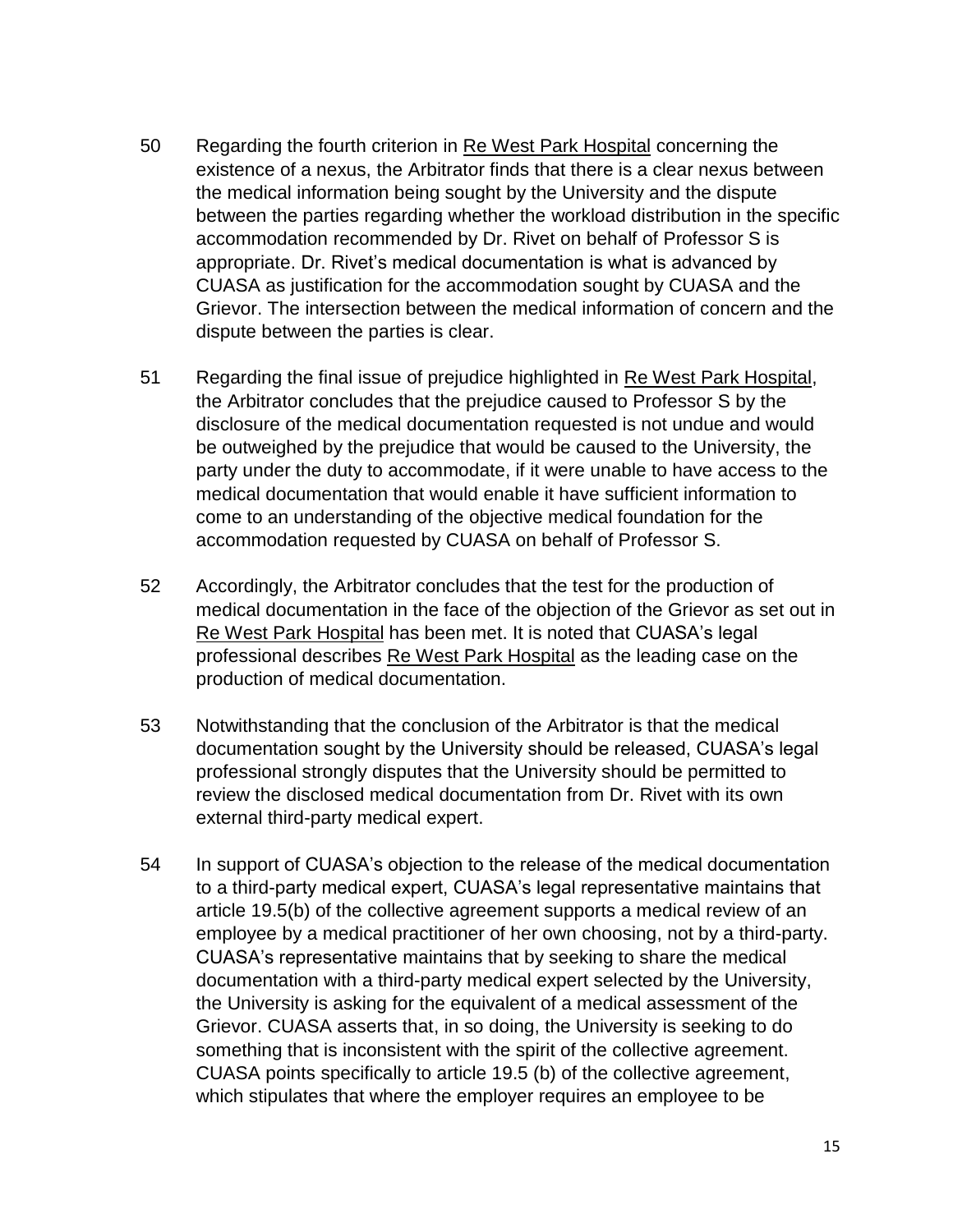examined by a medical practitioner in circumstances of an employee's absence due to illness, the examination will be performed by a medical practitioner of the employee's choice. CUASA's legal representative emphasizes that article 19.5 does not contemplate the participation of a thirdparty medical expert in the evaluation of the employee. Article 19.5 provides, in part, as follows:

#### **19.5 Sick Leave**

…

(b) In case of absence of three (3) months or more due to illness, the Employer may, at its discretion, require that the employee be examined by a medical practitioner of the employee's choice, for the purpose of evaluating the employee's fitness to return to work.

- 55 Article 19.5 pertains to sick leave. The grievance at hand, however, is not related to sick leave. Instead the grievance of Professor S concerns accommodation. Moreover, the Arbitrator cannot agree that in seeking the medical review of the medical documentation of Dr. Rivet by a third-party medical expert, the University is asking for the equivalent of a medical assessment of the Grievor. Instead what the University is seeking is a review of the medical documentation underlying Dr. Rivet's proposed accommodation.
- 56 In Complex Services Inc. v. O.P.S.E.U., Local 278, 3177 (Surdykowski chair), (2012) 217 L.A.C. (4<sup>th</sup>) 1, 2012 CarswellOnt 3177, [2012] O.L.A.A. No. 409, the board considered, among other matters, the employer's entitlement to confidential medical information in matters concerning an employee's accommodation. As in the instant situation, the grievor in Re Complex Services had a mental illness disability. At paragraph 84, the board stated, in part, as follows:

An employee's personal medical information is generally acknowledged to be private and confidential. However, …an employer is entitled to access sufficient such information for legitimate purposes, including … to provide necessary appropriate accommodation… An employer is entitled to only the least such information necessary for the purpose and an employee should generally not be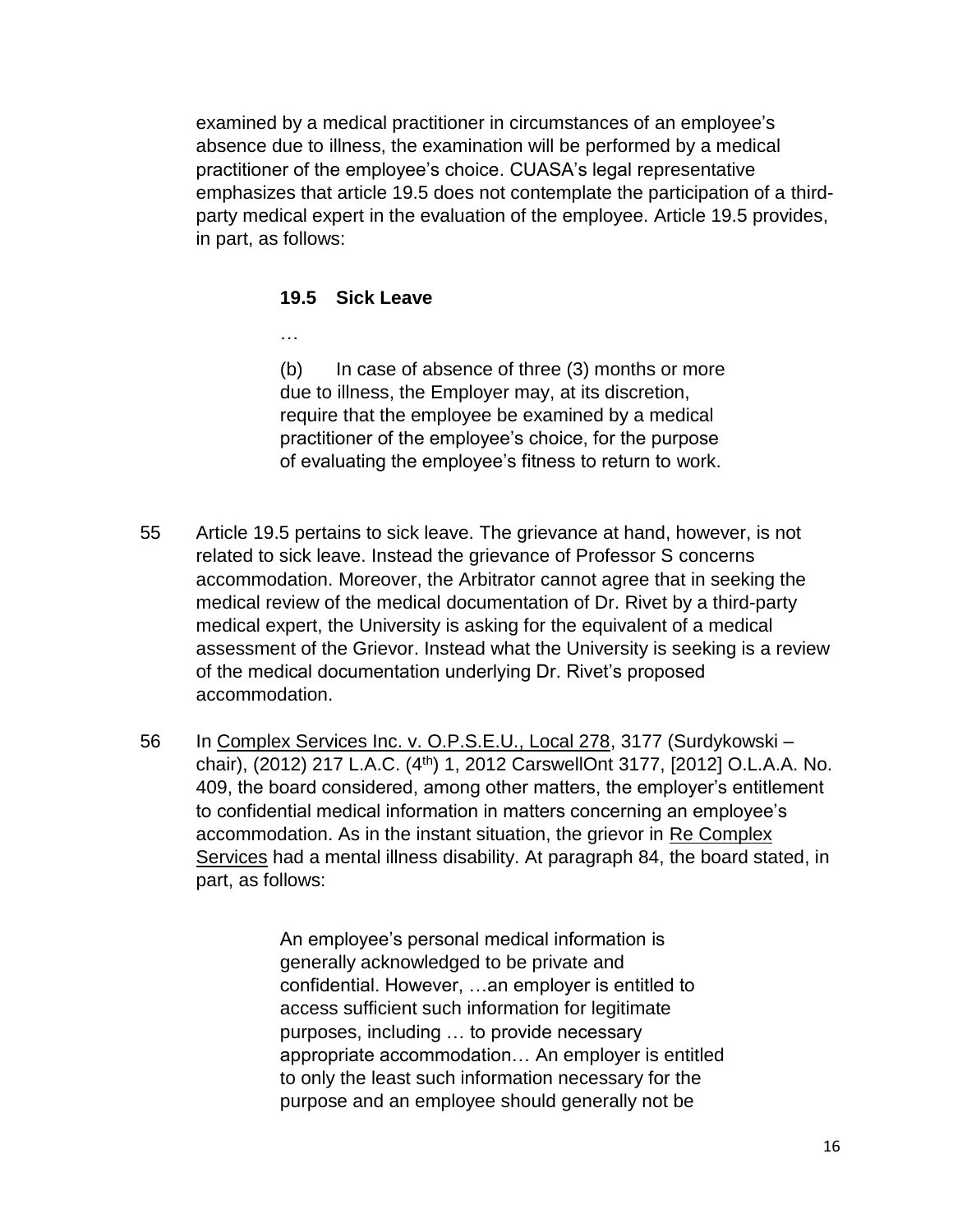required to disclose their medical files, or even the diagnosis or treatment. However, exactly what is required will depend on the circumstances and purpose – and may very well include diagnosis, or treatment, or other information. …

- 57 At paragraph 85 of Re Complex Services, the board stated that although there is an overlap in applicable principles for the disclosure of confidential medical information between matters relating to sick leave and matters relating to accommodation, "… more information is generally required and a concomitantly greater intrusion on an employee's privacy is therefore necessary when accommodation is the issue than when a short-term absence or sick leave benefits are in issue."
- 58 At paragraph 86, the board went on to state that, "…an employee has no right to … accommodation unless she provides sufficient reliable evidence to establish that she … has a disability that actually requires accommodation and the accommodation required." At paragraph 88 of Re Complex Services, the board stated that, "The employer has a legitimate need for sufficient information to permit it to satisfy its accommodation obligations." At paragraph 89, the board continued: "The medical information that establishes that the employee has a disability that requires accommodation may not be, and more often than not will not be, sufficient for accommodation purposes. Accommodation is a matter of equal treatment required by the Code. It is not intended to be, and no employee is entitled to, a superior working arrangement merely because that is what she wants or thinks is best."
- 59 At paragraph 95, of Re Complex Services, the board summarized what otherwise confidential medical information will generally be required for accommodation purposes, as follows:
	- 1. The nature of the illness and how it manifests as a disability (which may include diagnosis, particularly in cases of mental illness).
	- 2. Whether the disability … is permanent or temporary, and the prognosis in that respect …
	- 3. The restrictions or limitations that flow from the disability (i.e. a detailed synopsis of what the employee can and cannot do in relation to the duties and responsibilities of her normal job duties, and possible alternative duties).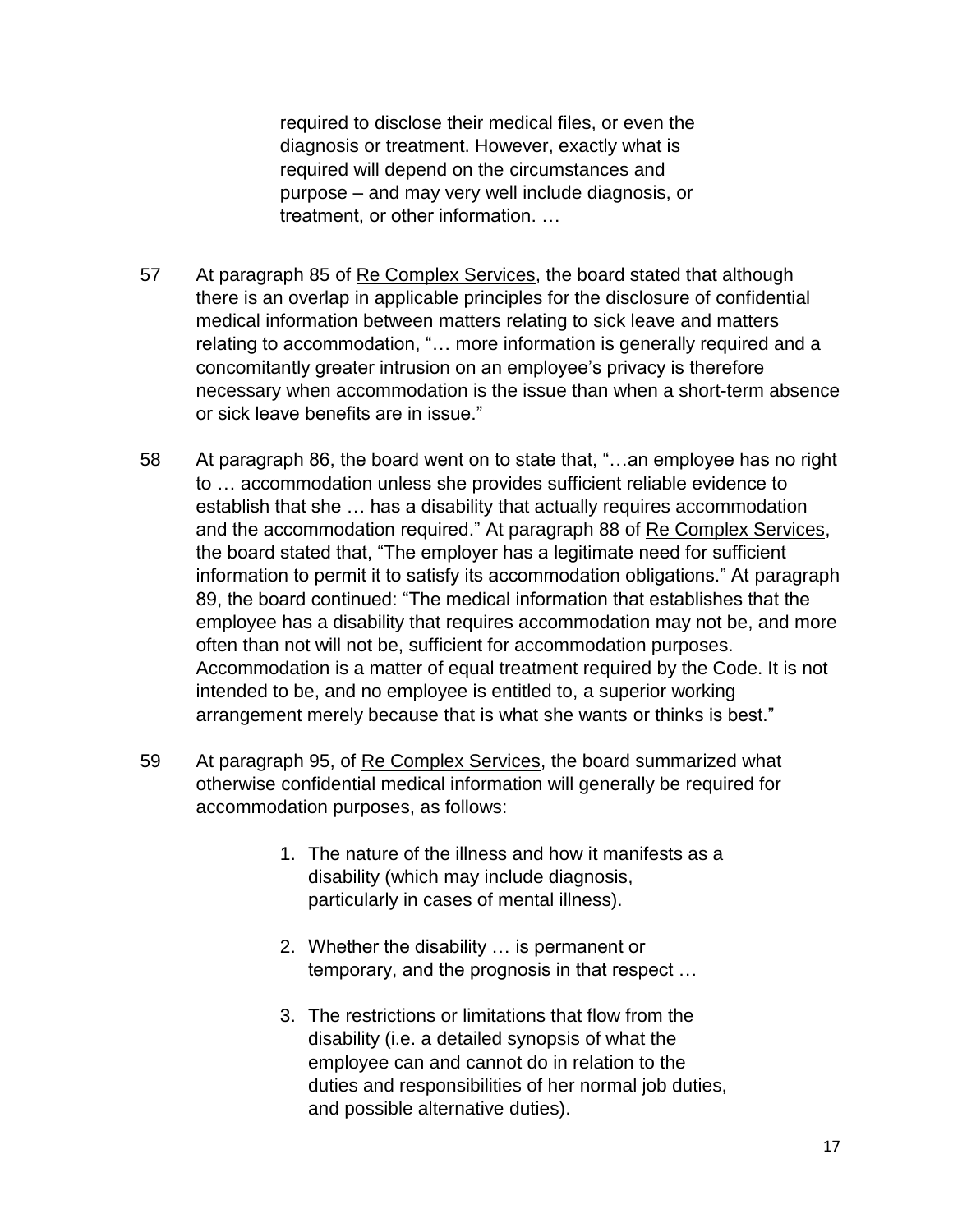- 4. The basis for the medical conclusions (i.e. nature of illness and disability, prognosis, restrictions), including the examinations or tests performed (but not necessarily the test results or clinical notes in that respect).
- 5. The treatment, including medication (and possible side effects) which may impact on the employee's ability to perform her job, or interact with management, other employees, or "customers".
- 60 Of importance to the issue of the appropriateness of a third-party medical expert becoming privy to and evaluating the confidential medical documentation, at paragraph 126 of Re Complex Services, the board concluded and declared the following:

I am satisfied that it was reasonable for the Employer to seek and request an Independent Medical Review of the medical documentation provided by the grievor in support of her assertion that she has a mental illness and of the accommodation demanded in that respect, and that it was and is unreasonable for the grievor to refuse to permit her confidential medical information to be used for that limited purpose, *AND I SO DECLARE.*

- 61 It is apparent upon a review of the jurisprudence that the principles set out in Complex Services have been consistently adopted in subsequent matters. (See, for example, Re G & K Services Canada Inc. and UFCW, Local 206, (Diane Gee), 2013 CarswellOnt 8450; City of Toronto and the Canadian Union of Public Employees, Local Union No. 79, (N. Kanrar grievance) (Mary Lou Tims, Member), 2016 CarswellOnt 18235; and Unifor Local 252 and Nestle Canada Inc. (Grievance of T. Khan), unreported decision of Arbitrator Adam Beatty dated January 11, 2019.)
- 62 In the instant matter, what the University seeks is production of the confidential medical records, in part, so that it will be able to have an outside medical specialist review the medical documentation to confirm for the University the objective basis upon which the accommodation sought on behalf of the grievor is being requested.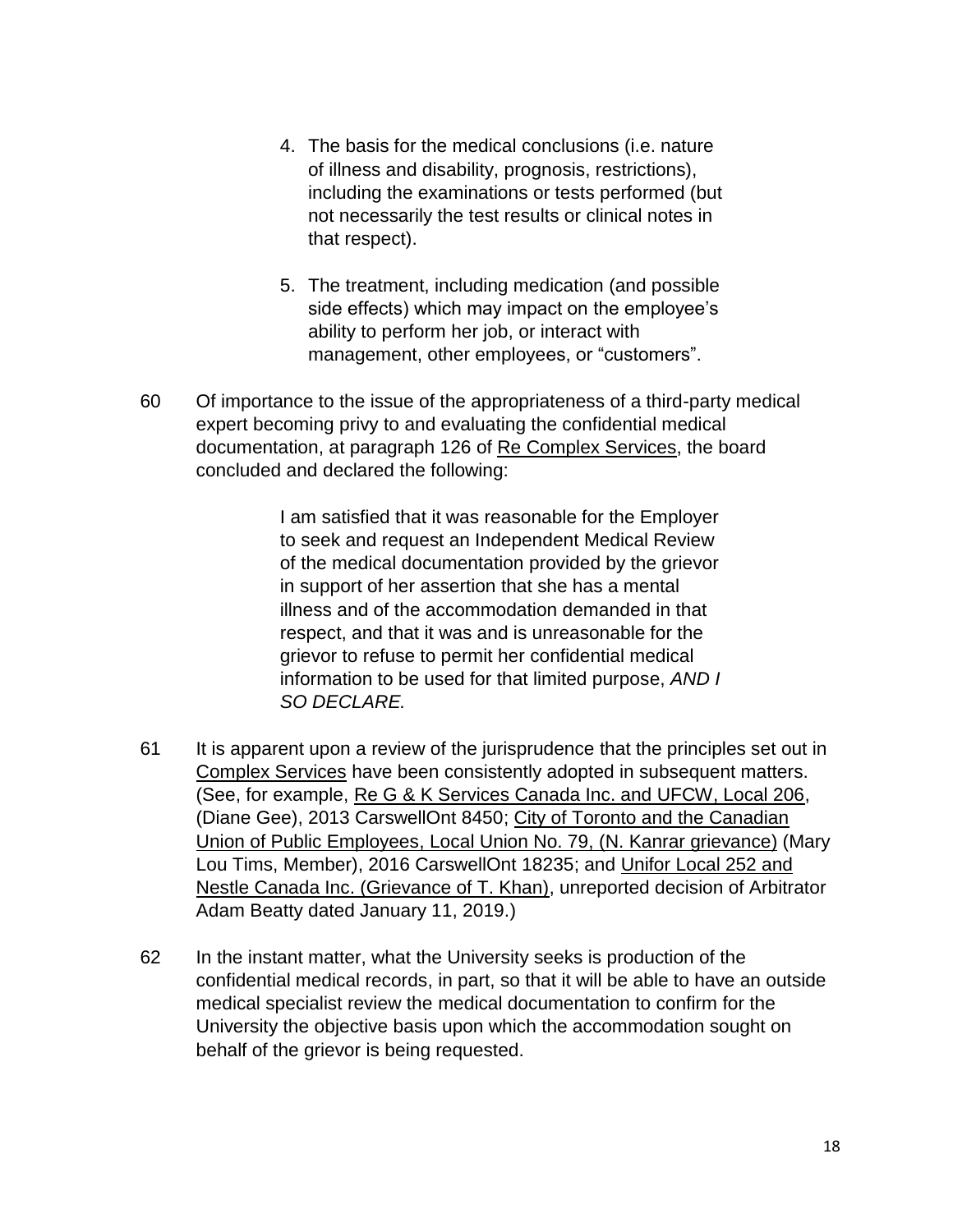63 The arbitration decision in Greater Toronto Airports Authority v. Public Service Alliance Canada, Local 0004 (C.B. Grievance), (O.B.Shime) , [2010] C.L.A.D No. 127, 191 L.A.C. (4<sup>th</sup>) 277 addresses the importance of seeking the evaluation of medically trained experts, as opposed to lay opinions, when issues turn on facts that are best understood by professionals trained in the subject area. At paragraph 167, Arbitrator Shime stated, in part, the following:

> 167 I am also of the view that the extent to which a person may modify their gait or their posture to compensate for an injury is outside the expertise of an ordinary lay person. Shifts in posture and gait to accommodate an injury may or may not be readily apparent. Such shifts may also be subtle and not apparent to the untrained eye. I am not prepared to adopt any conclusions from the opinions derived from the videotapes, or the investigators or management members of the GTAA, concerning the Grievor's ability to return to modified duties. They were not doctors and they ought not to have arrogated to themselves the medical knowledge which was necessary to asses the medical condition of the Grievor based on an examination of the tapes. They ought, at least, to have consulted a person with the relevant expertise such as a medical doctor and to have had that person assess the videotapes.

- 64 Counsel highlighted that the University is seeking, in part, to explore the possibility of resolving this matter outside litigation in an effort to more fully protect the privacy of Professor S. Counsel observed that without access to the confidential medical information used by Dr. Rivet as a basis for the proposed accommodation she detailed in her June 27, 2017 medical certificate, and without being able to obtain the evaluation of that documentation by a third-party medical expert prior to commencing the hearing on the merits of the grievance, the University will be hampered in its ability to attempt to resolve this matter outside litigation. The Arbitrator accepts the legitimacy of the observation of counsel for the University that the more medical information relating to the accommodation sought by CUASA and Professor S that the University is able to appropriately obtain outside litigation, the more the Professor's privacy may be protected.
- 65 Counsel noted that after he obtains the medical documents, if the matter does go to litigation, he would have to subpoena Dr. Rivet and he would require a medical expert beside him to effectively cross-examine Dr. Rivet at that point.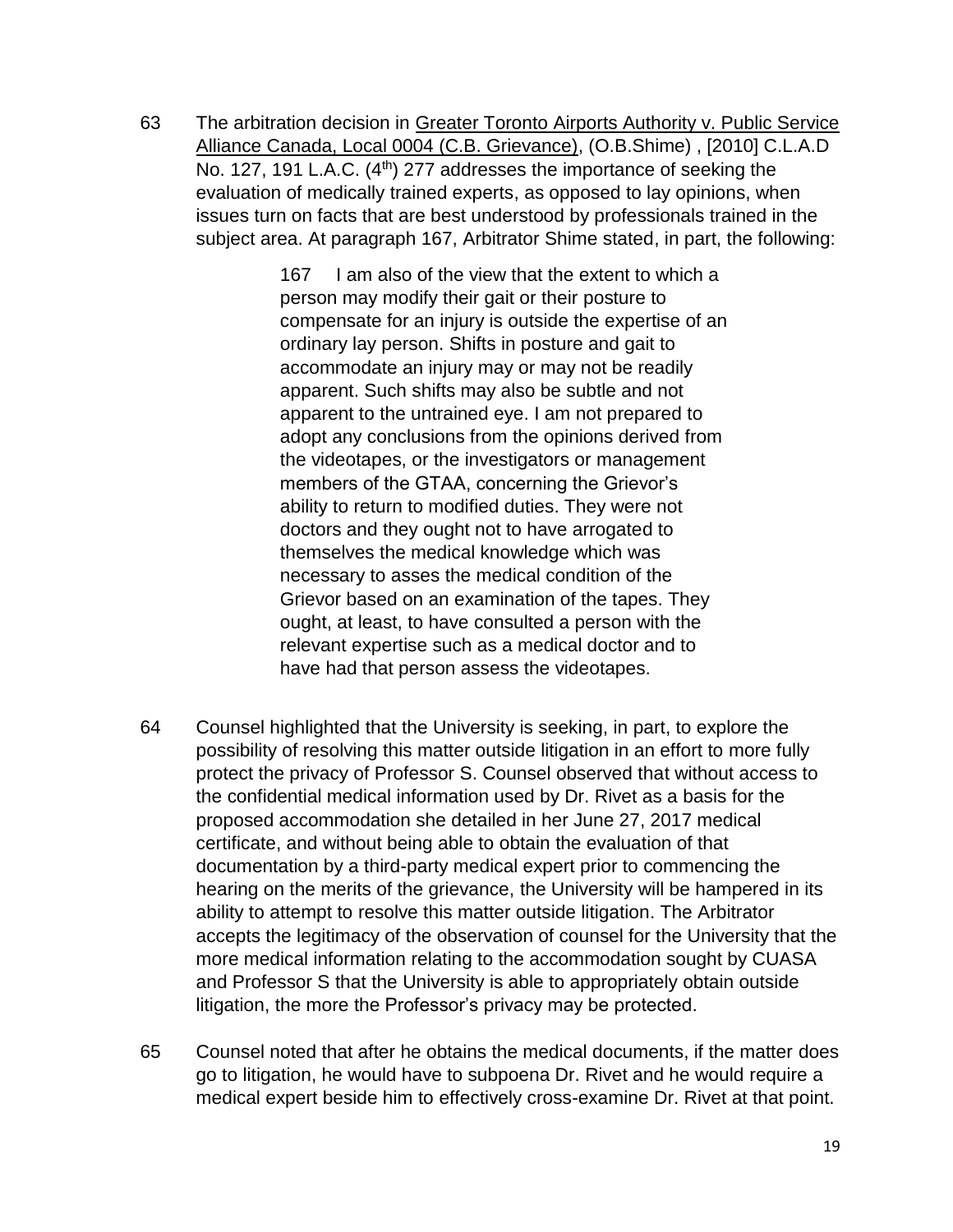It is apparent that during the hearing on the merits, the confidential medical information the University now seeks would be permitted to come out.

- 66 Accordingly, on the basis of the foregoing, the Arbitrator is satisfied that with respect to the instant production order, it is appropriate for the University to have the scope to provide the disclosed medical documentation to a thirdparty expert to obtain his or her expert medical evaluation and advice
- 67 Additionally, the Arbitrator is unable to adopt the further position of CUASA that the University's request for production of the medical documentation is premature on the ground that the hearing on the merits will not begin until the next scheduled hearing. It is apparent that, in the matter at hand, it is optimal for the University to have access to the medical documentation that meets the criterion for disclosure set out in Re West Park Hospital prior to the commencement of the hearing on the merits. In such circumstances the University will be positioned, appropriately, not only to more effectively evaluate and prepare its case but also to gain the perspective necessary to determine whether it is possible for the parties to come to a resolution of the dispute regarding Professor S' accommodation prior to hearing, thereby avoiding the time, expense and publicity that accompanies an arbitration hearing and providing an avenue for the possibility of enhanced protection of Professor S' privacy.
- 68 As previously noted, counsel for the University advised that in seeking to protect the privacy of the Grievor to the fullest extent possible, it would be content to have restrictions placed on the Order that would be consistent with those set out in two cases cited by the CUASA: Ontario Federation of Labour and Canadian Office and Professional Employees Union, Local 343 (Staff Unit), *supra*, and Re Dufferin Concrete, *supra.*

# **DISPOSITION:**

- 69 Having regard to the submissions of the parties, the terms of the collective agreement, the underlying factual circumstances and the jurisprudence advanced by the parties, the Arbitrator finds that it is appropriate to issue the order for the production of documents requested by the University for all "arguably relevant" documentation, as defined below, in Dr. C. Rivet's medical file, which the Grievor is, hereby, directed to authorize accordingly.
- 70 For the purpose of clarity, the Arbitrator narrowly construes the definition of "arguably relevant" to the production of those clinical notes, records of examinations, tests, descriptions by the Grievor, and the like, forming the